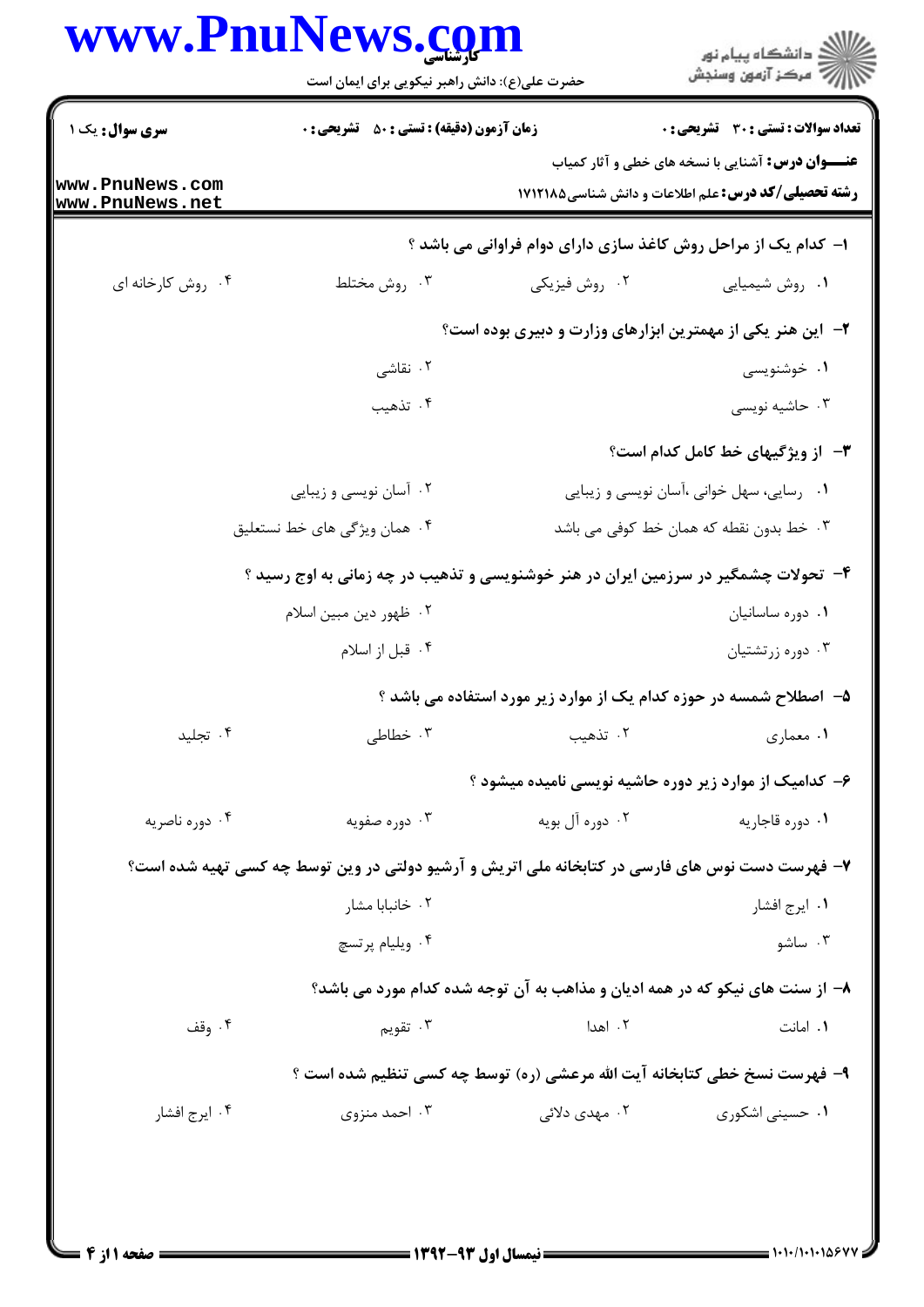## www.PnuNews.com حضرت علی(ع): دانش راهبر نیکویی برای ایمان است

| <b>سری سوال : ۱ یک</b>           | <b>زمان آزمون (دقیقه) : تستی : 50 ٪ تشریحی : 0</b> |                | <b>تعداد سوالات : تستی : 30 ٪ تشریحی : 0</b>                                                      |
|----------------------------------|----------------------------------------------------|----------------|---------------------------------------------------------------------------------------------------|
| www.PnuNews.com                  |                                                    |                | <b>عنـــوان درس:</b> آشنایی با نسخه های خطی و آثار کمیاب                                          |
| www.PnuNews.net                  |                                                    |                | <b>رشته تحصیلی/کد درس:</b> علم اطلاعات و دانش شناسی۵/۱۲۱۸۵                                        |
|                                  |                                                    |                | ∙۱− کدامیک از موارد زیر در مورد فهرست های نسخ خطی موجود در ایران درست است ؟                       |
|                                  |                                                    |                | ۰۱ فهرستهای نسخه خطی فارسی دارای نظم معینی هستند                                                  |
|                                  |                                                    |                | ۰۲ فهرستهای کتابخانه معمولاً بوسیله یک نویسنده تنظیم میشدند                                       |
|                                  |                                                    |                | ۰۳ فهرستهای نسخ خطی فارسی از یک قاعده معینی پیروی نمی کنند                                        |
|                                  |                                                    |                | ۰۴ بیشتر نمایه ها و ارجاعات نسخ خطی فارسی کامل است                                                |
|                                  |                                                    |                | 11– معتبر ترین انواع کتب کهن کدام یک از موارد زیر است ؟                                           |
|                                  |                                                    |                | ۰۱ کتبی که به خط یا با حواشی مؤلف باشد                                                            |
|                                  |                                                    |                | ۰۲ کتبی که بخط حاشیه نویسان باشد                                                                  |
|                                  |                                                    |                | ۰۳ کتبی که بوسیله فهرست نویسان معروف تنظیم شود                                                    |
|                                  |                                                    |                | ۰۴ کتبی که بوسیله مصححان تنظیم شود                                                                |
|                                  |                                                    |                | ۱۲- نسخه شناسی در تمدن اسلامی بیشتر به چه روشی صورت گرفته است ؟                                   |
|                                  | ۰۲ علمی                                            |                | ۰۱ ماشین نویسی                                                                                    |
|                                  | ۰۴ کودیکولوژی                                      |                | ۰۳ سنتی                                                                                           |
|                                  |                                                    |                | ۱۳- نهضت احیاء و تصحیح نگارشهای شیعی در کدام دوره رو به رشد نهاد ؟                                |
|                                  | ۰۲ دوره قاجاریه                                    |                | ٠١ دوره صفويان                                                                                    |
|                                  | ۰۴ دوره ساسانيان                                   |                | ۰۳ دوره تيموريان                                                                                  |
|                                  |                                                    |                | <b>۱۴</b> - دستگاه کوپکس برای چه منظور استفاده می شود ؟                                           |
| ۰۲ برای ضد عفونی کردن مواد چا پی |                                                    |                | ۰۱ برای تهیه میکروفیش                                                                             |
|                                  | ۰۴ برای ضد عفونی کردن مواد غیر چاپی                |                | ۰۳ برای تولید میکرو فیلم                                                                          |
|                                  |                                                    |                | ۱۵– فهرستی که مشتمل است بر نام کسان ، نام کتابها و رساله ها و مواضع جغرافیایی، چه نامیده می شود ؟ |
| ۰۴ فهرست اخبار و اقوال           | ۰۳ فهرست مندرجات                                   | ۰۲ فهرست اعلام | ۰۱ فهرست اصلاحات                                                                                  |
|                                  |                                                    |                | ۱۶- از کهن ترین قطعهای نسخه های خطی است به طول و عرض همسان و برابر کدام است ؟                     |
| ۰۴ قطع جانمازی                   | ۰۳ قطع حمايلي                                      | ۰۲ قطع رحلي    | ۰۱ قطع خشتی                                                                                       |
|                                  |                                                    |                | ۱۷- در اصطلاح نسخه آرایی نقوش از گل و برگ و تصاویر و حیوانات کدام یک از موارد زیر می باشد ؟       |
| ۰۴ تعلیق                         | ۰۳ تسویه                                           | ۰۲ تشعیر       | ۰۱ تذهیب                                                                                          |
| <b>6 صفحه 12ز 4</b>              |                                                    |                |                                                                                                   |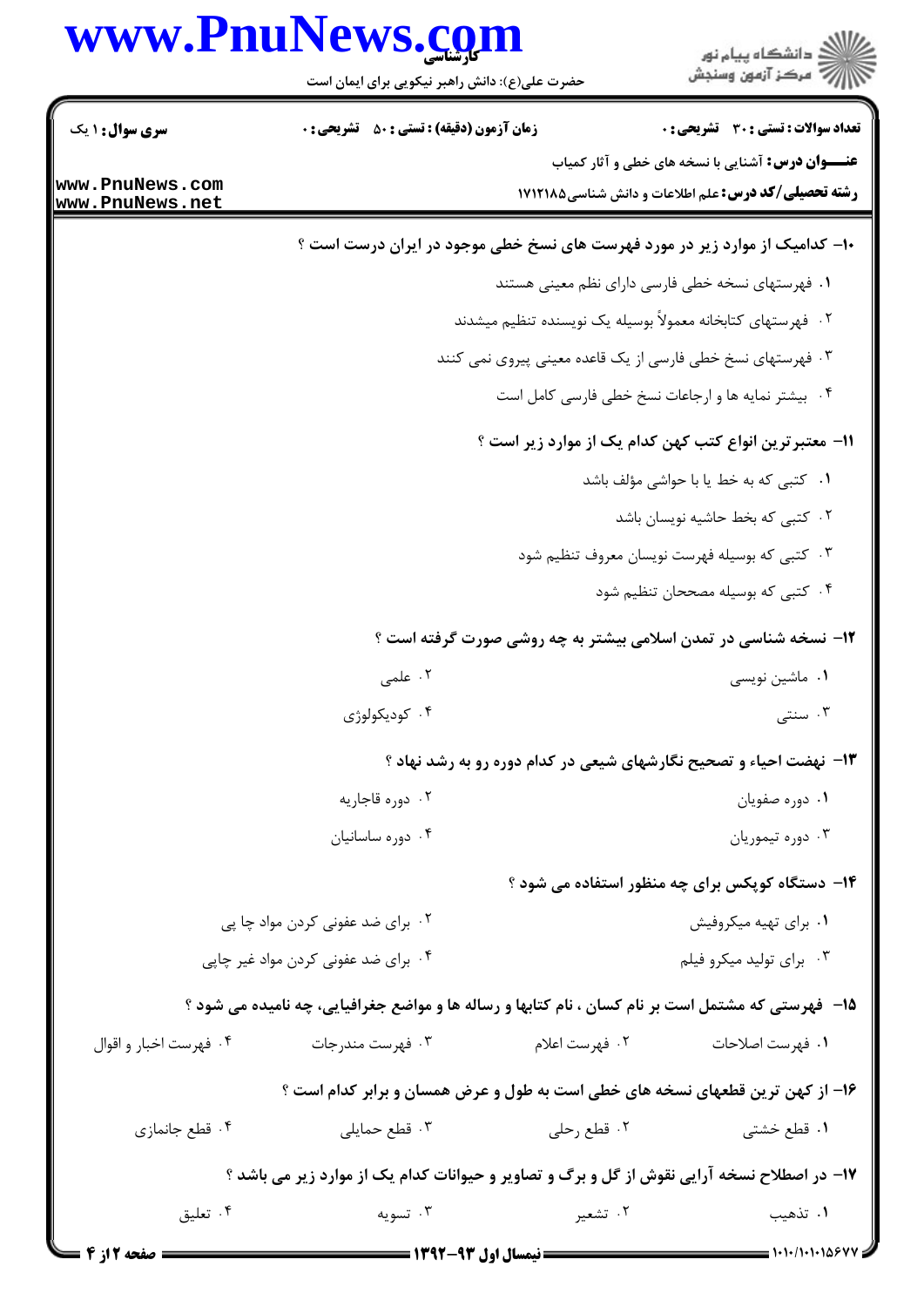|                                    | www.PnuNews.com<br>حضرت علی(ع): دانش راهبر نیکویی برای ایمان است                                               |                                                                             | ِ<br>∭ دانشڪاه پيام نور<br>∭ مرڪز آزمون وسنڊش                                                            |  |
|------------------------------------|----------------------------------------------------------------------------------------------------------------|-----------------------------------------------------------------------------|----------------------------------------------------------------------------------------------------------|--|
|                                    |                                                                                                                |                                                                             |                                                                                                          |  |
| <b>سری سوال :</b> ۱ یک             | <b>زمان آزمون (دقیقه) : تستی : 50 ٪ تشریحی : 0</b>                                                             |                                                                             | <b>تعداد سوالات : تستي : 30 ٪ تشريحي : 0</b><br><b>عنـــوان درس:</b> آشنایی با نسخه های خطی و آثار کمیاب |  |
| www.PnuNews.com<br>www.PnuNews.net |                                                                                                                |                                                                             | <b>رشته تحصیلی/کد درس:</b> علم اطلاعات و دانش شناسی۵۸۲۱۲۱۸                                               |  |
|                                    |                                                                                                                | 18- مهمترین فعالیت در حوزه نسخه های خطی کدام یک از مواد زیر می باشد ؟       |                                                                                                          |  |
| ۰۴ شناسایی                         | ۰۳ تشويق                                                                                                       | ۰۲ تقدی <sub>م</sub>                                                        | ۰۱ فهرست نگاري                                                                                           |  |
|                                    |                                                                                                                | ۱۹- اولین کسی که در صدر اسلام قرآن نوشت و در خوبی خط شهرت داشت چه کسی بود ؟ |                                                                                                          |  |
| ۰۴ جمال الدين ياقوت                | ۰۳ علی بن هلال                                                                                                 | ۰۲ ابوالاسود دوئلی                                                          | ٠١. خالد بن ابوهياج                                                                                      |  |
|                                    | ۲۰- بهترین خط که اکنون در کشورهای عربی و اسلامی برای نگارش کتاب و مجله و … از آن استفاده میکنند کدام می باشد ؟ |                                                                             |                                                                                                          |  |
| ۰۴ تعلیق                           | ۰۳ ريحان                                                                                                       | ۰۲ نسخ                                                                      | ٠١ نستعليق                                                                                               |  |
|                                    |                                                                                                                |                                                                             | <b>۲۱</b> – ابتدایی ترین مهرها کدام یک از موارد زیر می باشد ؟                                            |  |
| ۰۴ بیضی                            | ۰۳ مخروطی                                                                                                      | ۰۲ لوله ای                                                                  | ۰۱ گنبدی                                                                                                 |  |
|                                    |                                                                                                                | ۲۲- کدام دوره به عصر بیجان و بی مایه در زمینه هنر های ظریفه به شمار می رود؟ |                                                                                                          |  |
| ۰۴ دوره قاجار                      | ۰۳ عصر صفوی                                                                                                    | ٠٢ مكتب اصفهان                                                              | ۰۱ دوره زندیه                                                                                            |  |
|                                    |                                                                                                                | ۲۳- اولین گام برای انجام هر کاری در امور نسخ خطی کدام است ؟                 |                                                                                                          |  |
| ۰۴ تقويم                           | ۰۳ تجمیع                                                                                                       | ۰۲ تشخیص                                                                    | ۰۱ تشويق                                                                                                 |  |
|                                    |                                                                                                                | ۲۴– بهترین ماده ضدعفونی کننده نسخ خطی که تا کنون استفاده شده است کدام است ؟ |                                                                                                          |  |
| ۰۴ لیندان                          | ۰۳ پارادي کلروبنزن                                                                                             | ۰۲ فرمل                                                                     | ٠١ اکسيد اتيلن                                                                                           |  |
|                                    |                                                                                                                |                                                                             | <b>۲۵</b> - هدف اصلی در مرمت نسخه های خطی کدام است ؟                                                     |  |
|                                    | ۰۲ تغییر دادن سند                                                                                              |                                                                             | ۰۱ زیباسازی سند                                                                                          |  |
|                                    | ۰۴ برگرداندن سند به وضع اولیه                                                                                  |                                                                             | ۰۳ رتوش و بازسازی های قسمت های کنده شده سند                                                              |  |
|                                    | ۲۶- بسیاری از نسخه های خطی در صفحه ی آغاز از خطوط هندسی یا گل و برگ به زرد الوان استفاده میکردند، این عمل چه   |                                                                             | نامیده می شود؟                                                                                           |  |
| ۰۴ سر پاکت                         | ۰۳ سر ترنج                                                                                                     | ۰۲ زر افشان                                                                 | ٠١ سرلوح                                                                                                 |  |
|                                    |                                                                                                                | ۲۷– جلد های چرمی معمول نسخه های خطی، کدام یک از انواع جلد میباشد ؟          |                                                                                                          |  |
| ۰۴ جلد قلمکار                      | ۰۳ جلد زرکوب                                                                                                   | ۰۲ جلد سوخت                                                                 | ۰۱ جلد سوزنی                                                                                             |  |